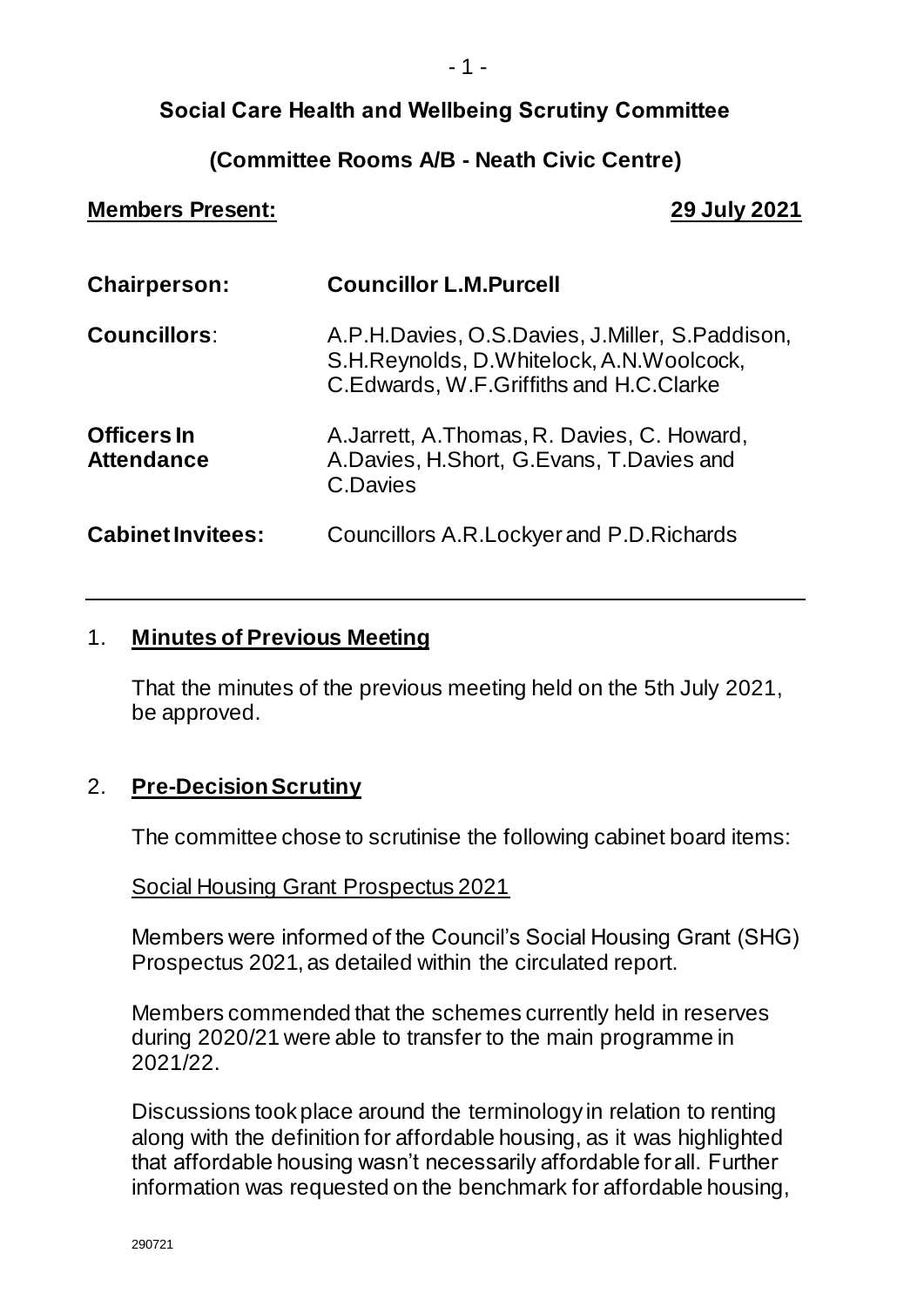as it was highlighted that in some areas affordable houses were still too costly for people to rent.

Members asked whether the grant was available for the council to utilise to build their own houses. It was highlighted that this was an option for other Councils, however, as Neath Port Talbot had transferred their housing stock in previous years this was not an option.

Members were pleased to see that the report was linked to the Local Development Plan and that the report had therefore considered future planning.

Officers clarified that the figures included in the table on page 11 of the report is £9.9m of Welsh Government grant which equates to approximately 448 units of accommodation.

It was confirmed that the Amman Valley was not included in appendix 2 of the report, following the work undertaken by the Opinion Research Services (ORS) in 2019 as they did not identify any need for additional housing in the Amman valley. Officers confirmed that they would be confirming the accuracy of this.

It was discussed whether the numbers of housing were sufficient for future years with the increase in population. It was noted that the numbers had been calculated on the work undertaken by the ORS and was based on affordable housing.

Members asked for the dimensions of the dwellings to ensure the sizing was sufficient, due to the decrease in sizing dwellings over the years. It was clarified to members that there were guidelines set by Welsh Government on dimensions that had to be complied with. It was noted that further information on the size of the dwellings and the standards on dimensions would be circulated to members of the committee outside of the meeting.

Following scrutiny the report was noted.

#### 3. **Forward Work Programme 2020/21**